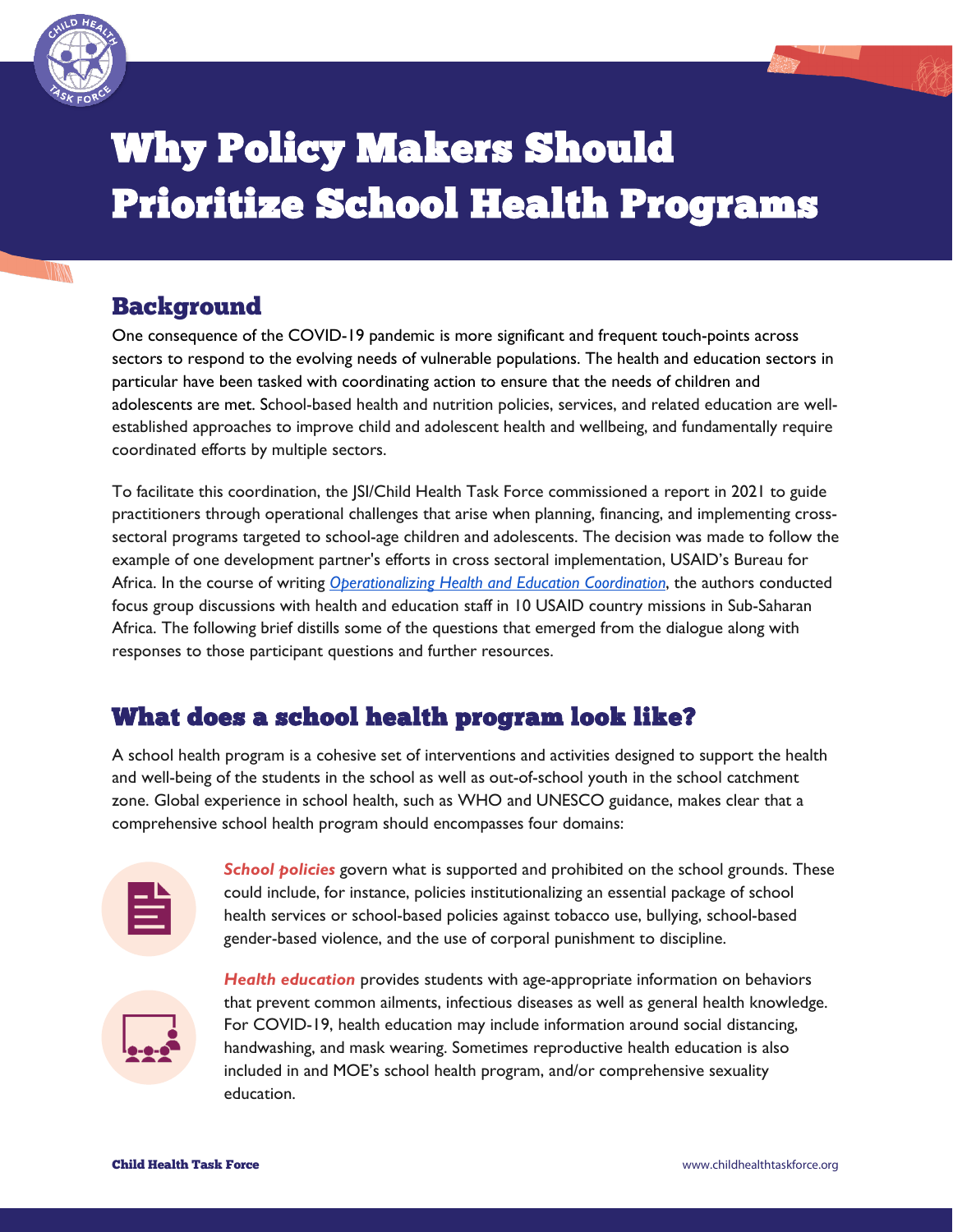

*Health and nutrition services* encompass a broad range of potential services delivered on the school premises either by the school staff or in conjunction with health workers. Other common services include school feeding as well as deworming and micronutrients provision, vision and hearing assessments, distribution of bednets to prevent malaria, among others. Well-established programs may also include referral mechanisms between schools and health facilities.



*School environment* focuses on the physical infrastructure, community engagement, and environmental cues that promote health. Examples include the provision of potable water, canteens for safe preparation and provision of school meals, inclusive, accessible, and physically sound school buildings and maintained grounds that facilitate physical activity. Sometimes latrines and safe sanitation, including facilities for menstrual health and hygiene are also included.

## Why is school health important for school-age children?

Children need to be healthy enough to regularly attend school and to benefit from the education offered. Education investments are further leveraged when the physical and mental health needs of children are addressed as children and adolescents develop. These reasons justify the inclusion of school health and nutrition programs within the education purview. The health sector similarly benefits from this arrangement; delivering health services through schools is a cost-efficient platform to reach schoolage children and adolescents, who otherwise have limited engagement with health clinics during this developmental period.

# How can schools address common challenges for schoolage children, such as hunger and malaria infections?

*Malaria: Schools as a platform to prevent and control infections amongst school-age children*

Malaria control programs have successfully targeted younger children, which has simultaneously improved child survival and shifted the peak age of infection to older children. As a result, malaria remains a serious illness for school-age children, especially in the Africa region, where approximately one-in-two children are at-risk of infection.

Malaria infection is associated with anaemia, school absence, and decreased educational attainment, and in

some instances, death. Reducing infection rates among school-age

children with preventive measures could improve the chances of leading healthy and productive lives. Schools are an effective platform for delivering malaria interventions to school-age children in advance of and during the malaria transmission season. Examples include:

• Delivering age-appropriate lessons on malaria transmission, distributing bed nets, and teaching children to recognize clinical symptoms;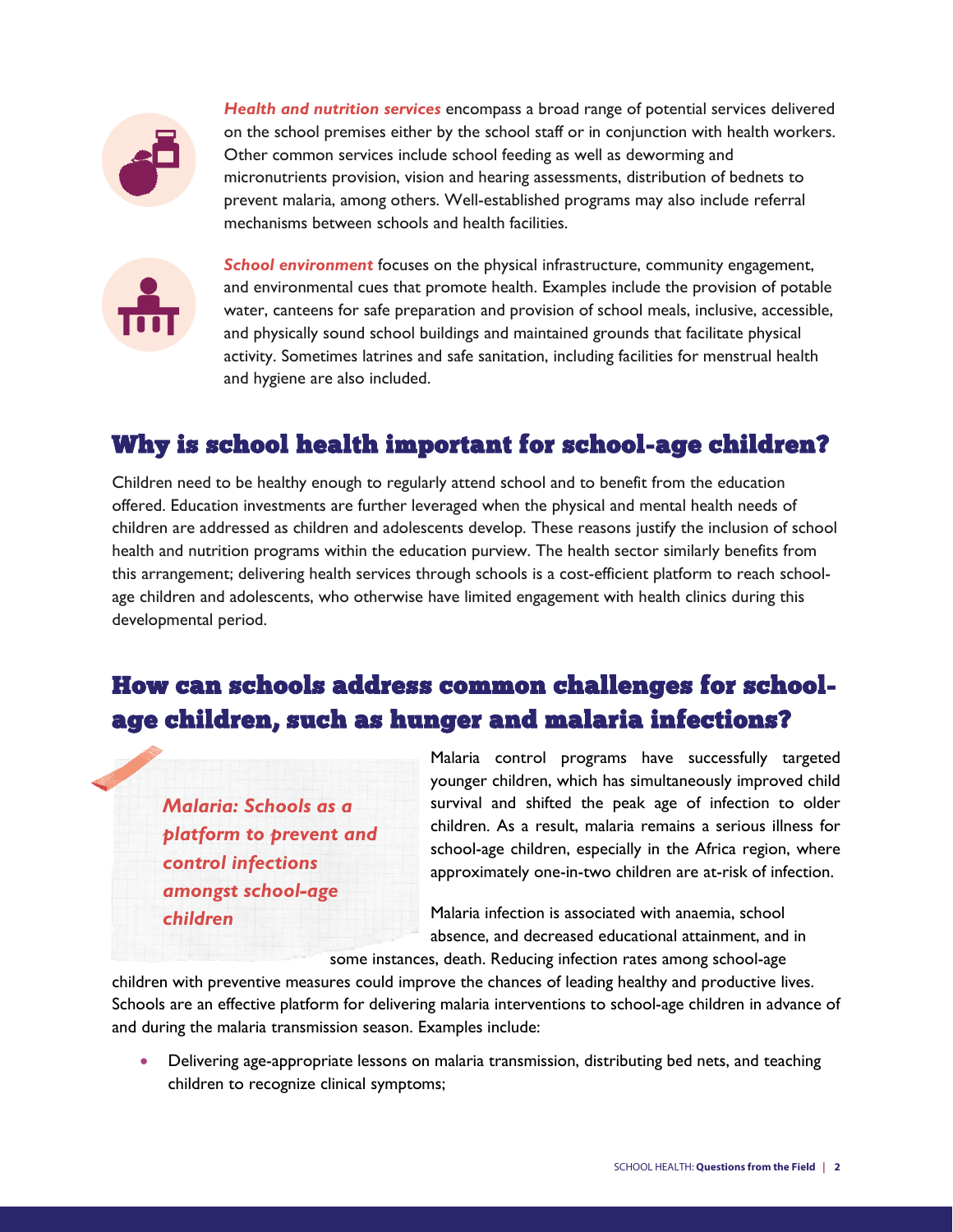- Training teachers to recognize students with signs of suspected malaria infection and referring them to health facilities or community health workers for testing and treatment; and
- Engaging health workers to ensure students with asymptomatic and symptomatic infections are being correctly tested and treated

In times of stability, school feeding contributes to learning through avoiding short-term hunger and enhancing the learner's ability to make the most of their education; in periods of food insecurity, school feeding serves as a resource transfer.

*School Feeding: A Multisectoral Intervention that Levels the Playing Field*

[In January of 2020, an estimated 388 million children were receiving a daily meal at school,](https://www.wfp.org/publications/state-school-feeding-worldwide-2020) with most countries financing their national school meal program with domestic resources. Despite its reach, an additional [73 million children were missed](https://www.frontiersin.org/articles/10.3389/fpubh.2020.530176/full) by school meal programs, with the vast majority (62.7 million children) living in Africa. As countries rebuild following the COVID-19 pandemic, more children than ever before would stand to benefit from a daily meal provided through schools.

Countries make this investment because school feeding programs increase school enrollment, benefit the nutritional status of the learner, provide safety nets to their communities, and strengthen the local agriculture sector. It is precisely because of the multisectoral nature of school feeding programmes that they are highly cost-effective, yielding \$9 in return for every \$1 invested.

#### How are school health programs established?

At a basic level, starting a school health program or building on one requires understanding and answering five key questions:

- What are the national policies that provide a framework and justification for school health?
- Who are the partners currently active and delivering programs that fall under the school health and nutrition umbrella?
- Of the gaps in programming that exist, which are the most urgent to address?
- Which gaps fit into the mission of the organization and its core competencies?
- What are the local priorities for the school and community and community resources with which to address them?

At a pragmatic level, cross-sector coordination, including co-planning and layering investments, is particularly suitable in countries with both education and health investments. Disease-specific and intervention-specific programs can also engage with the education or health sectors to progress human capital among school-age children. Critical in any strategic process is determining low hanging fruit and longer term strategic actions.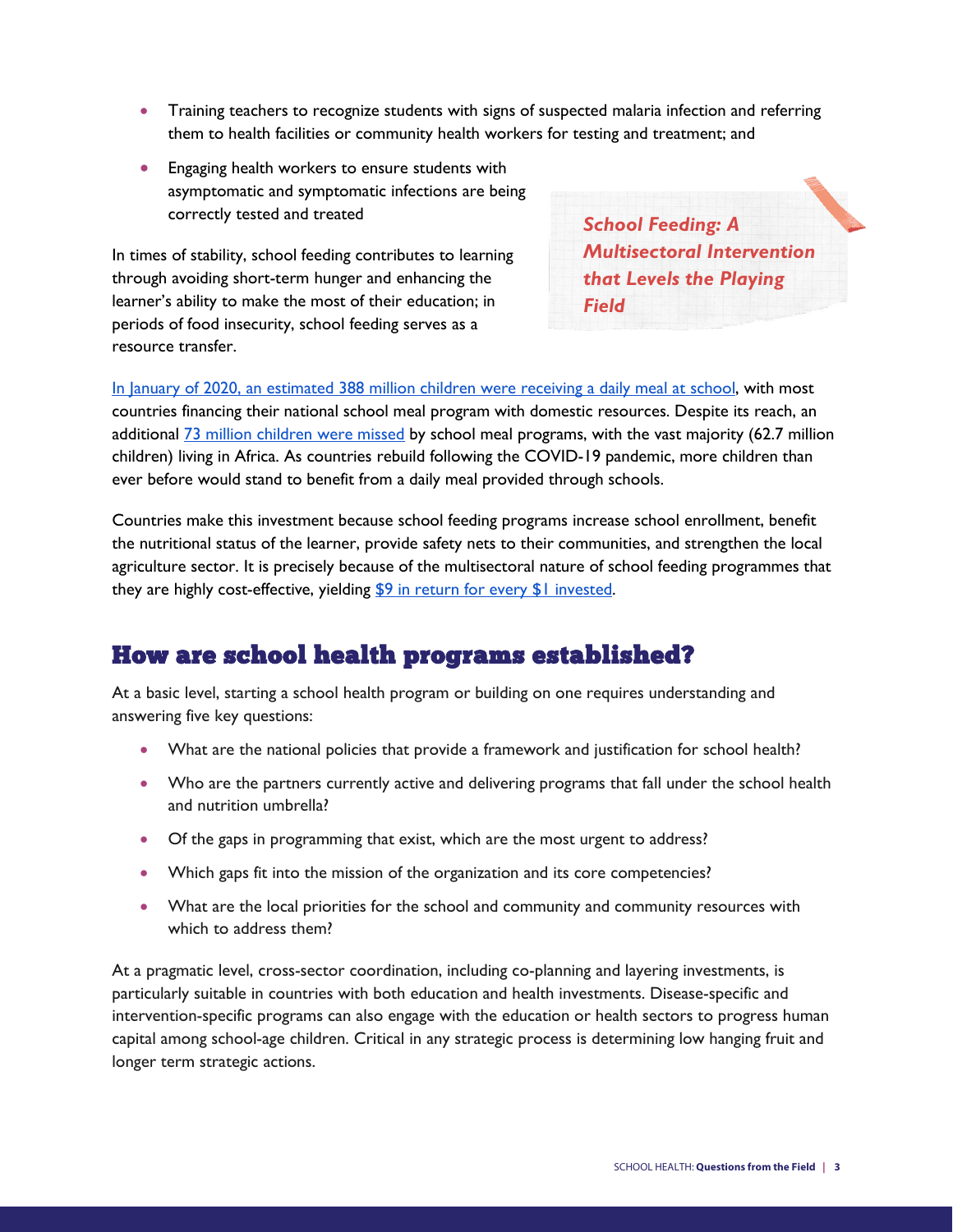### What gets in the way?

On paper, investing in school health is an obvious win-win. For those stakeholders concerned with education, physical safety and health is an obvious prerequisite to learning. Meanwhile for an overstretched health workforce, schools can be an accessible platform for delivering services.

Yet as a practical matter, school health investments have been impeded by the prevailing global health orthodoxy that focuses almost exclusively on children under the age of five. In a world where social service provision is often divided between ministries of health and ministries of education, school health has always had an ownership problem. Who owns school health? When inter-ministerial committees are developed to steer school health, do they have the authority to convene the Ministries they represent? Ownership and management of school health is often where the rubber meets the road and school health investments can be neglected in a siloed world.

For this reason, school health requires that multiple stakeholders align around common objectives. Preserving school health programs often requires individuals with authority to convene key stakeholders from different ministerial groups and a national policy framework to sustain efforts.

# How does school health programming support countries building back from COVID-19?

The repercussions and harms on school-aged children of the COVID-19 pandemic are unprecedented. School health provides a critical social safety net for these children. School feeding programs also help keep children in school and help bring those children who have dropped out back to school. For these reasons, countries in high- and low-income countries alike have signed onto the School Meals Coalition. In many instances, COVID-19 has spurred cross-sector collaboration to meet the crisis and this collaboration must be sustained to support school health programs and make up lost ground.

# Why should policy makers prioritize investments in school health programs?

Human capital is understood to be the degree to which individuals can meet their health, education, nutrition potential, as well as their ability to apply their soft skills and training to income generating activities. Aggregated at the country level, human capital reflects the sum total of a population's health, skills, knowledge, experience, and economic potential. Effective policies and investments targeted to children as they age will determine how effectively countries reach their economic growth potential.

[School health and nutrition programs foster human capital development.](https://www.hfgproject.org/maximizing-human-capital-by-aligning-investments-in-health-and-education/) Well-timed health interventions, coupled with quality education, afford individuals the foundation necessary to meet their developmental potential. As children grow and develop, these investments translate to a workforce that has sufficient soft skills and academic training to adapt and participate in an evolving, and increasingly technology driven workforce. Thus, school health and nutrition services are linked to the economic goal of strong human capital formation. Despite its importance, there is [misalignment in public spending](http://dcp-3.org/sites/default/files/chapters/DCP3%20CAHD_Ch%201.pdf) in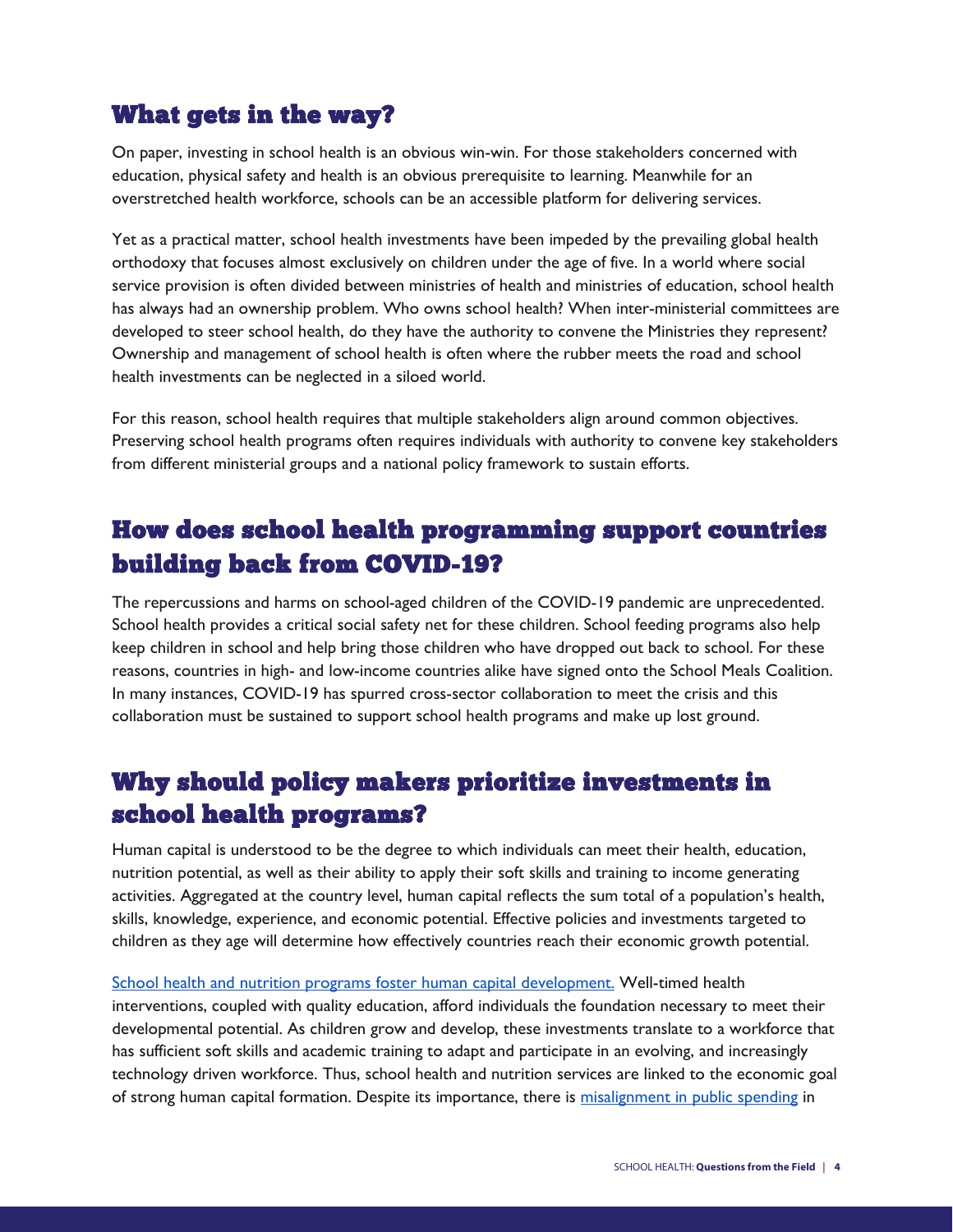low- and lower-middle income countries during the period in which children are learning, with total spending in education globally far exceeding that for health.

#### What resources exist to inform action?

*Evidence has been collected*

Several decades of robust evidence suggests that health interventions have a significant impact on access to schooling and learning outcomes and also have the potential to positively impact an education outcome not

often addressed by traditional education interventions, namely: cognitive

ability. Select reference documents include:

- *[Operationalizing Health and Education Coordination](https://www.childhealthtaskforce.org/resources/report/2021/report-operationalizing-health-education-coordination)* addresses the question: How do countries, practitioners, and development partners bridge the gap between knowing 'what to do' and 'how to do it' when it comes to school health? The report offers a menu of practical recommendations that can be applied across the programmatic cycle.
- [Human Capital Investments: The Case for Education and Health in Sub-Saharan Africa](https://dec.usaid.gov/dec/content/Detail_Presto.aspx?ctID=ODVhZjk4NWQtM2YyMi00YjRmLTkxNjktZTcxMjM2NDBmY2Uy&rID=NTYxNzc4&qrs=RmFsc2U%3d&q=KERvY3VtZW50cy5QZXJzb25hbF9BdXRob3I6KExpbmRhIFNjaHVsdHopKSBBTkQgKERvY3VtZW50cy5EYXRlX29mX1B1YmxpY2F0aW9uX0ZyZWVmb3JybTooMjAyMCkp&qcf=ODVhZjk4NWQtM2YyMi00YjRmLTkxNjktZTcxMjM2NDBmY2Uy&ph=VHJ1ZQ%3d%3d&bckToL=VHJ1ZQ%3d%3d&rrtc=VHJ1ZQ%3d%3d) provides a deep dive on the available evidence for health and education benefits for school-based interventions that address six health areas: HIV/AIDS, malaria, school feeding, soil-transmitted helminths and schistosomiasis infections, vision screening, and WASH.
- *[Disease Control Priorities, Third Edition \(DCP3\) Child and](http://dcp-3.org/CAHD)  [Adolescent Health and Development Volume](http://dcp-3.org/CAHD)* summarizes the most compelling evidence on effective interventions to deliver as children age, the most opportune developmental stages in which to do so, and what the costs of delivering those interventions in low resource settings. This volume concludes that investing in an essential package of school health and nutrition interventions is cost-effective.

*Existing frameworks guide action across the program cycle*

Over the past two decades, international technical bodies have developed frameworks to support governments and partners to design, implement, and monitor holistic and integrated school health and nutrition programs at the national and sub-national levels. The mostly commonly referenced frameworks for school health and nutrition programs include:

- [UNESCO's Focusing Resources for Effective](https://www.fresh-partners.org/fresh-framework.html) School Health (FRESH) Framework was launched at the World Education Forum in 2000 to support collaboration and multisectoral planning, financing, implementation, and monitoring for school health and nutrition programs. This framework has been credited with mainstreaming health interventions, including school feeding, into national Education Sector Plans. Importantly, the FRESH Framework is complemented by [guidance on monitoring indicators](https://www.savethechildren.org/content/dam/global/reports/education-and-child-protection/fresh-thematic-indicators.pdf) for standalone school health and nutrition, allowing program implementers to 'pick-and-choose' what is most appropriate for their setting.
- WHO/UNESCO updated their [Health Promoting Schools](https://www.who.int/health-topics/health-promoting-schools#tab=tab_1) framework in 2021 to support countries with integrating health promotion into all schools. The updated framework includes a focus on programmatic governance at the national and sub-national levels and consists of four